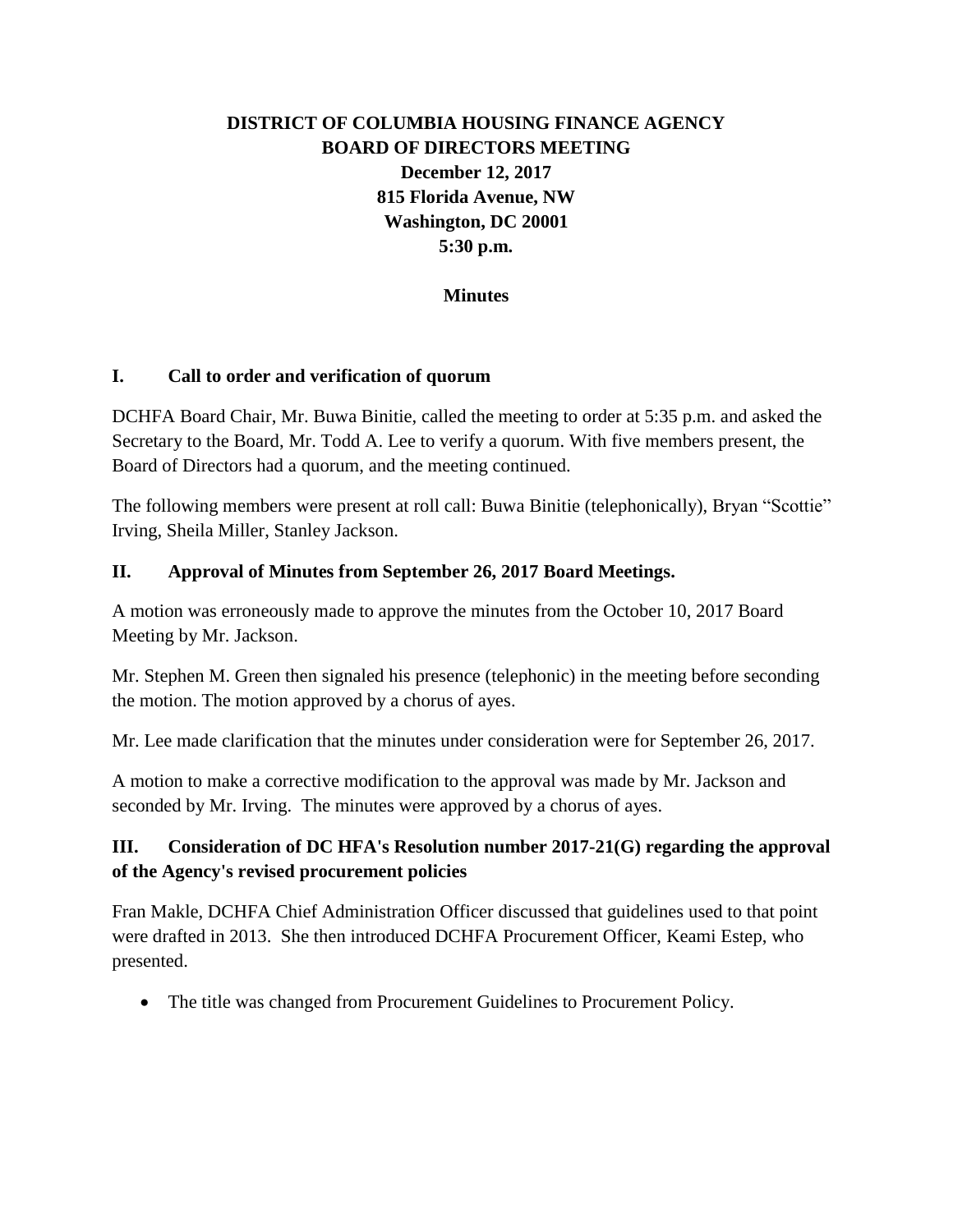- A Definitions section was added. All definitions are consistent with the procurement industry.
- The Procurement Manager replaces the Executive Director as the party designated to facilitate the process, and has the authority to make some changes involving the method of solicitation (i.e. via website, or publications, the procurement timeline, RFP process, cancellation and amendments, bid openings, establishment of evaluation committees, and the procurement file maintenance).
- The Agency increased the small purchase threshold from \$250 to \$500, which allows for micro purchases under \$500.

Mr. Lee asked for an example of a micro purchase?

Ms. Estep responded that an examples of a micro purchases include credit card purchases for office supplies required outside of the Agency's standard monthly purchase , special events, catering events, and other "small things."

Mr. Jackson asked how the Agency defines small things, by dollar amount. Ms. Estep responded, \$500, an increase up from \$250.

- The dollar threshold beyond which publicized RFPs are required has changed. The previous threshold required publication to the Agency's website and the Washington Post if the anticipated value of the contract award was expected to be over \$5,000. Because many standard purchases are slightly higher than \$5,000, the revised threshold is \$25,000.
- Mr. Irving expressed his desire for Small Business Enterprise (SBE) participation at levels above and below the \$25,000 threshold. Ms. Estep discussed DCHFA's targeted outreach to SBEs in its solicitations. Mr. Lee asked whether SBE participation is included in the policy. Ms. Estep answered in the affirmative and directed the Board's attention to a section of the document that explicitly discusses SBE-related requirements (e.g. subcontracting requirements).
- Increased dollar threshold for Board approval from \$25,000 to \$50,000. Mr. Irving asked whether a contractor that received multiple awards under the threshold should receive approval by the Board after a specified contract count. Ms. Estep responded that multiple contracts for an identical service would not occur in practice. In the case of increased work, a contract would be amended, and Board approval required once the aggregate dollar amount increases beyond the established threshold.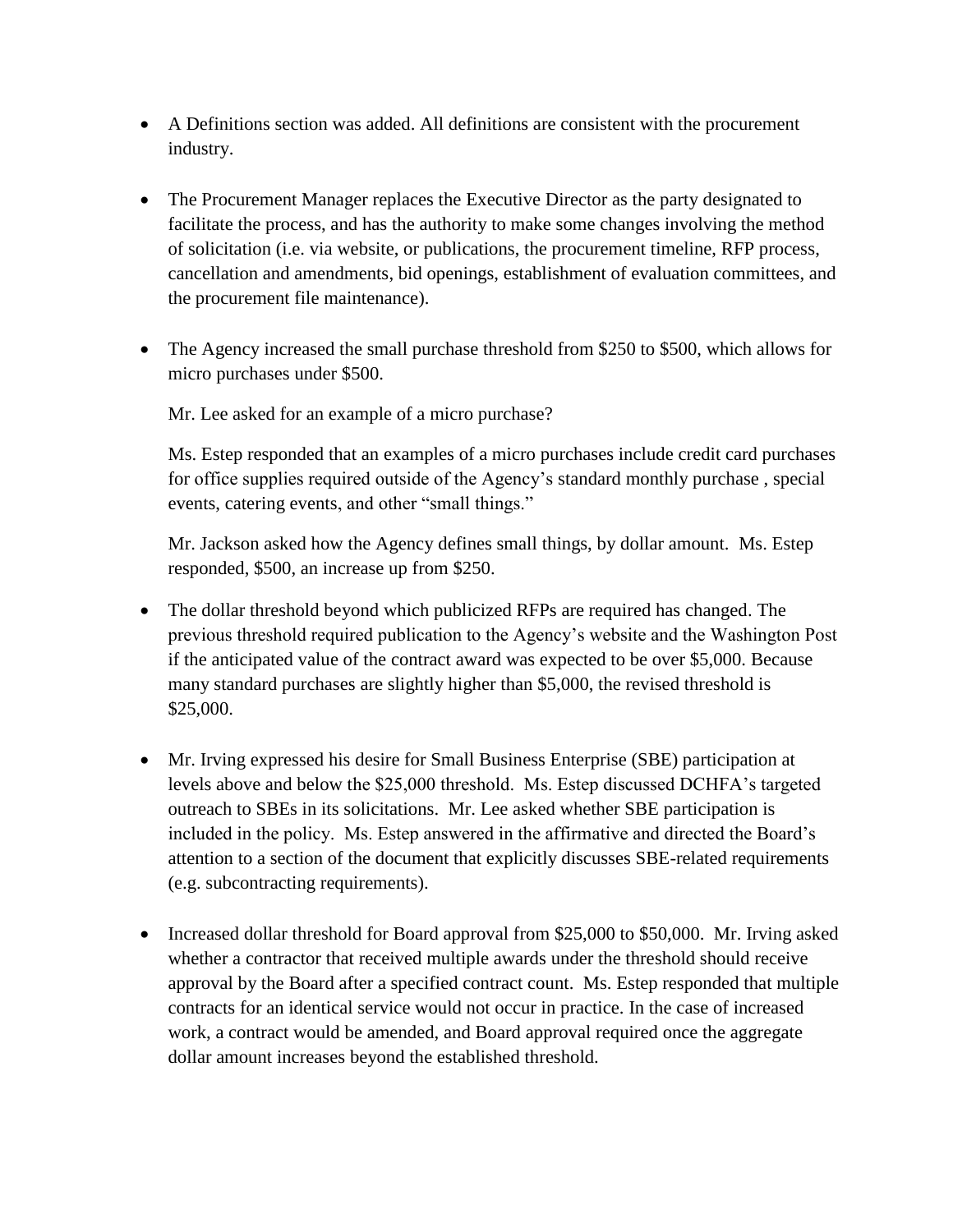Mr. Irving asked that the Board approve dollar amounts over the threshold irrespective of the identity of scope. Ms. Makle stated that in her time at the Agency, she has not seen a vendor bid on or receive award for multiple RFPs outside of its line of work. Mr. Irving discussed the possibility of that scenario and restated his request. Ms. Makle reiterated her experience on the matter before agreeing to bring items within the discussed scenario before the Board.

 Mr. Green inquired on the rationale for what he understood to be five, one-year option periods for contractors. Ms. Estep stated that the policy was modified to provide for one base year with five, one-year option periods. Mr. Jackson audibly attempted to locate the relevant language in the document. Ms. Estep indicated that the rationale for the option year periods allows for control based on performance of the contractor. After discussing the prior policy, it was revealed that the intended option period was not written in the document. Ms. Estep clarified that the base contract term as written should have been three years with two one-year extensions (5 year total). She promised to make the correction.

Mr. Green inquired on the definition of Officers in a section of the document that limits contracting with the Agency post-tenure. Ms. Estep responded that Officers include Senior Leadership and Board Members.

Mr. Irving inquired on the time frame provided in pre-existing policy. Ms. Estep responded that the period at issue was reduced from two years to six months.

Citing current business interaction by Board Members with the Agency, Mr. Green asked for a definition of contracts. He and Ms. Estep then referred to the definitions section, which as read by Ms. Estep discuses "persons providing non-personal personnel service." Mr. Green asked for confirmation that items such as "legal services ordered in accounting, appraisal, consulting, engineering, management consultant, financial advice, and other personal services" are contemplated under the definition. Ms. Estep responded in the affirmative.

- Mr. Green asked whether the Agency currently does sole-source contracting. Ms. Estep responded in the negative, and explained that the sole source provision replaced the "critical contracts" designation and is intended to allow for contract with a party possessing unique experience or expertise.
- Mr. Green revisited the conversation regarding the increased Board approval dollar threshold and openly asked for the opinions of other Board members on the matter. Mr. Irving expressed his lack of opposition to the increased threshold, but expressed concern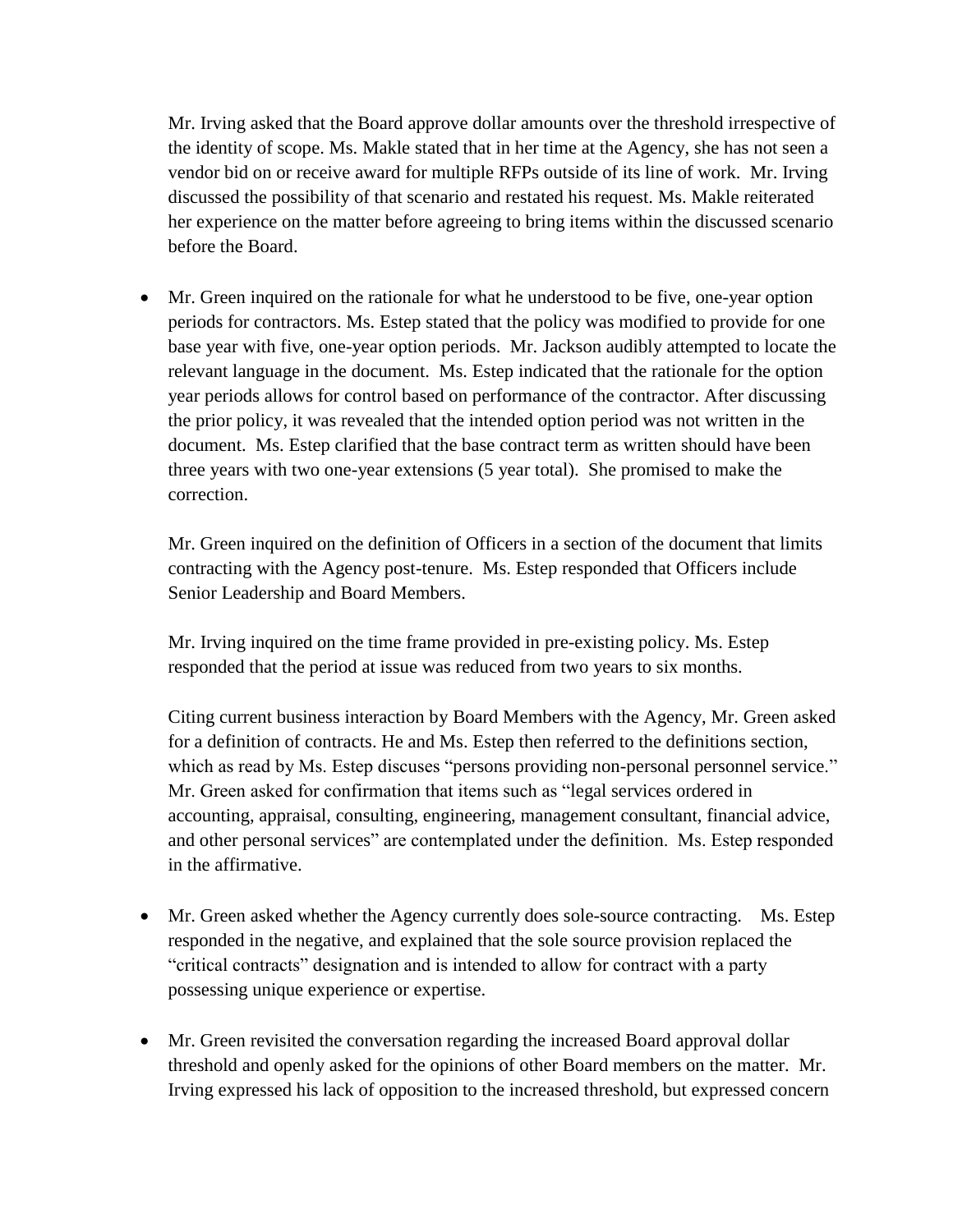over the definition of "former employee." He also asked whether consulting services to developers seeking DCHFA-financing are included in the list of prohibited services within the aforementioned six month window. Ms. Estep responded in the negative.

Counsel to the Board, Mr. Thorn Pozen suggested clarifying language with specifies prohibited contracts as those "limited to matters over which former employee or Board member exercises decision-making power." Ms. Estep confirmed that Mr. Pozen's language accurately captured the intent behind the provision at issue.

Mr. Jackson expressed his lack of opposition to the increased dollar threshold for Board approval. Ms. Miller also expressed her lack of opposition to the increase.

Mr. Pozen then summarized the parameters of activity and participants covered by the provision at issue. Mr. Jackson then discussed the rule in relation to developer consultation by Board Members with valuable industry expertise.

Referring to his question posed to the Board, Mr. Green expressed his lack of opposition to the increased threshold.

A motion to approve the resolution was made by Mr. Jackson and seconded by Ms. Miller, and was followed by a chorus of ayes. The motion carried.

# **IV. Executive Director's Report**

- The Housing Association of Nonprofit Developers (HAND) is holding their local real estate trends and market conditions panel on the first of November. Mr. Lee was slated to speak on an event panel.
- The Agency received some national press coverage in Bond Buyer Magazine last week. And what they featured, you know, was the refunding that this Board approved, and that the staff closed on through our new parity indenture. Mr. Binitie requested a copy of the article.
- The developer at Mapleview Apartments is marketing to "big box" retailers. Mr. Lee discussed the Office of the Deputy Mayor for Planning and Economic Development's "Prosperity Fund," which provides deal subsidy to items (i.e. retail) that cannot be funded by DCHFA or Housing Production Trust Fund dollars.
- DCHFA is holding its fall symposium on October the 26th, from 9:00 a.m. to 12:00 p.m., which is this Thursday, at the Georgetown University School of Continuing Studies at 640 Mass Avenue.
- DCHFA staff is working to provide Thanksgiving dinner at the Agency and invited Board Members to participate.